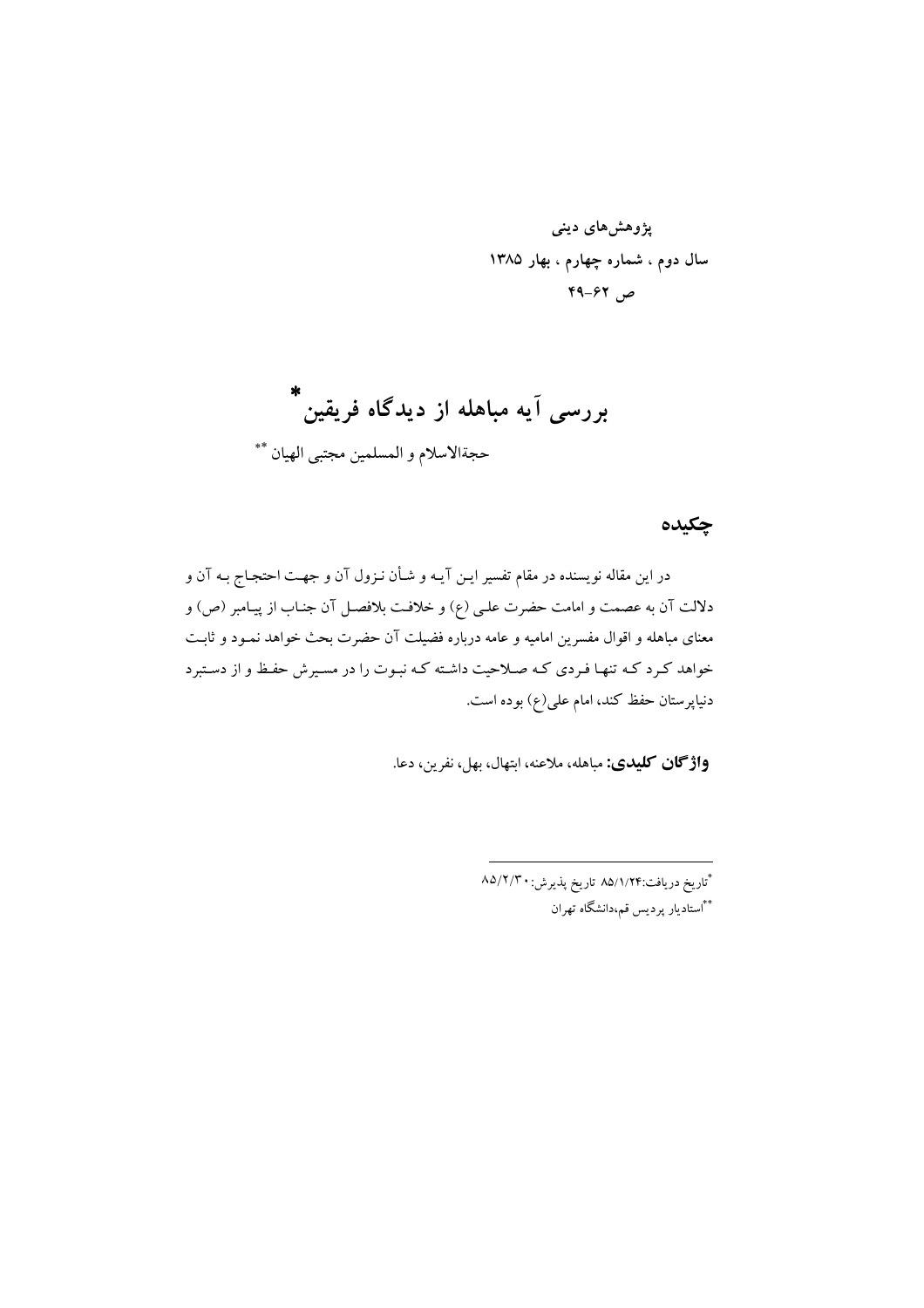## مقدمه

مباهله مصدر باب مفاعله مشتق از بهل يبهل به معنى آزاد شدن و از قيد رها گرديدن است، و باهل در لغت عرب نجات یافته و به معنای شتر رها شده از قید و نجات یافته از داغ کردن است؛ یا ناقه ای ست که شیر او را ترک کرده و نمبی دوشند و ابهان (مصدر بـاب افعال) در دعا استعمال میشود و در ابهال دعا به معنای تضرع و زاری کردن است و چـون به باب افتعال برده و ابتهال گفته شود، به معنای لعن می باشد و معنای اصطلاحی مذکور در آيه ۶۱ سوره عمران همين معنا مي باشد:

« ثم نبتهل ونجعل لعنة اللَّه على الكاذبين»؛ سيس نفرين كنـيـم و لعـن و نفـرين خـود را بـراي دروغگو يان قرار دهيم»؛ و معناي بهل در اين آيه لعن است و« نبتهـل» يعنـي بـا تضـرع لعـن كنيم.

فخر رازی در تفسیر خود مباهله را ملاعنه (یکدیگر را لعن نمـودن) توجیـه و تفسـیر نمو ده است.

صاحب مجمع البیان نوشته است: ابتهال به معنای التعان و به معنای مشاوره و دعاست. قول شاعر:« نظر الدهر اليهم فابتهل ؛ نظر كرد (هر سـوى آنـان) پـس دعـا كنيـد.» در نتيجـه ابتهال در لغت به معناي دعا، مشاوره و لعن، ارخاء عنان شتر، و رهـايي ناقـه در دوشـيدن آن می باشد؛اما در اصطلاح به معنای دعا، نفرین و لعن می باشد و در آیه شریفه به معنـای لعـن است و تعالوا در آیه از علو می آید یعنی بیایید و تعال مشتق از علو و به معنای این است که از دیگری تقاضا شود که به مکان مرتفع بیایید و سپس بر اثر کثرت استعمال تعـال (مفـرد) در مورد تقاضای آمدن به طور کلمی استعمال می شود؛ و در نتیجه تعال به معنای بیا و تعـالوا به معنای بیایید، خواهد بود و تعالیت بـه معنـای جئـتُ (آمـدم) و تعالیـت بـه معنـای جئـتَ (آمدي) خواهد بو د.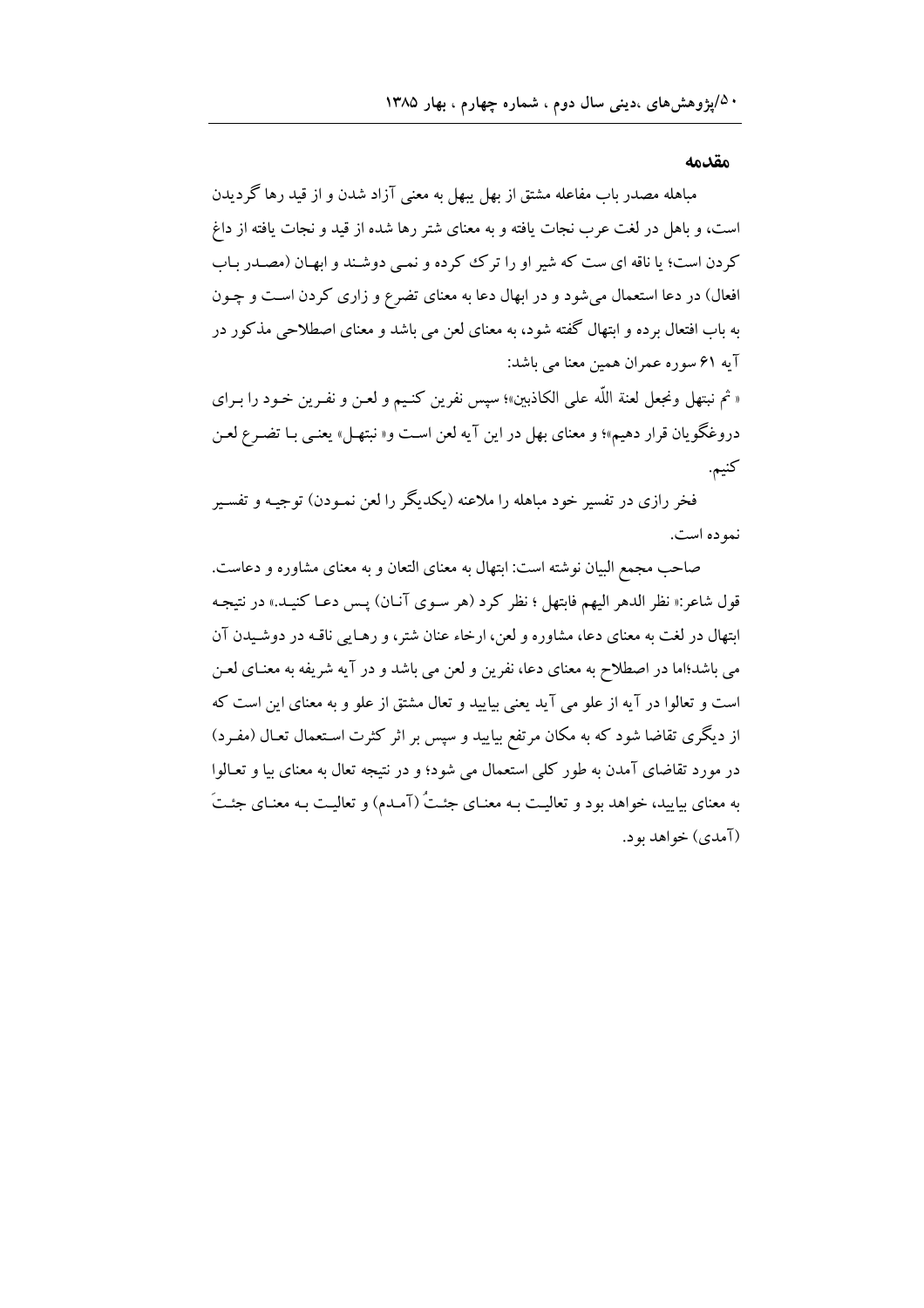## شأن نزول آيه مباهله

آیه مباهله در مدینه نازل شد و شأن نزول آن این است کـه چهـارده نفـر از علمـای نصارای نجران به ریاست عبدالمسیح والایهم که معروف به سـید (و صـاحب رأی و مشـاور بود) و اسقف اعظم (ابوحادثه) براي مباحثه با حضرت رسول مكـرم اسـلام (ص) از نجـران عازم مدينه شدند. ابوحادثه اسقف اعظم آنـان نـزد سـلاطين و ملـوك نصـارا زيـاد احتـرام داشت و به او مال و منال و پول بسیار می دادند. ابوحادثه برادری داشت به نـام کـرزین و او هم از علمای دین مسیح بود. در حرکت و عزیمت از نجران به جانب مدینه قـاطر ابوحادثـه در موازات قاطر برادرش کرزین در حرکت بود و آن دو در جلو آن جماعت بودند. آن دو نفر، ابوحادثه و اسقف اعظم (مانند ياپ امروز) بـا بـرادرش مشـغول صـحبت دربـاره بعثـت رسول مکرم اسلام (ص) بود. ابوحادثه به کرزین گفت: سوگند به خدا که محمدبن عبداللّه همان پیامبری است که منتظـرش بـودیم و تمـام علامـات و خصوصـیات او بـا نشـانی هـای مذکور در کتاب انجیل تطبیق می کند و من یقـین پیـدا کـردهام ایـن شـخص همـان پیـامبر موعود است. کرزین به برادر خود ابوحادثه گفت: چه امری مانع شده که تو دین او را قبول نمی نمایی و مسلمان نمی شوی؟ گفت: برای این که پادشاهان به ما علما نصارا بهواسطه من اموال بسيار و وجوه سرشار دادهاند و اگر ما (ابوحادثه و كرزين) ايمـان بـه حضـرت محمـد (ص)بیاوریم تمام آن اموال را از ما استرداد خواهند کرد و عزت و احترام ما و عظمتبی ک من نزد سلاطین دارم از بین می رود و این موقعیت مهم خود را از دست می دهـیم. کـرزین با شنیدن اقرار ابوحادثه تصمیم گرفت مسلمان شود و مسلمان شد و قافله نصارای نجران راه خود را تا مدينه يايان داد .علماي نجران وارد حضرت رسول مكرم اسلام (ص) شدند و سـه نفر رؤسای این قافله شروع به مباحثه و محاجه دینی با رسول اکرم (ص) نمودند. نصارا گـاه عیسی (ع) را خدا و زمانی پسر خدا و برههای قائـل بـه تثلیـت (پـدر، پسـر، روح القـدوس) شدند و رسول اکرم (ص) اقوال آنان را با ادله عقلیه باطـل و ثابـت فرمـود بشـر، خـدا نمـی شود. آنـان مـي گفتنـد: حضـرت مـرده را زنـده و مبـروص را عـلاج فرمـوده اسـت ، پـس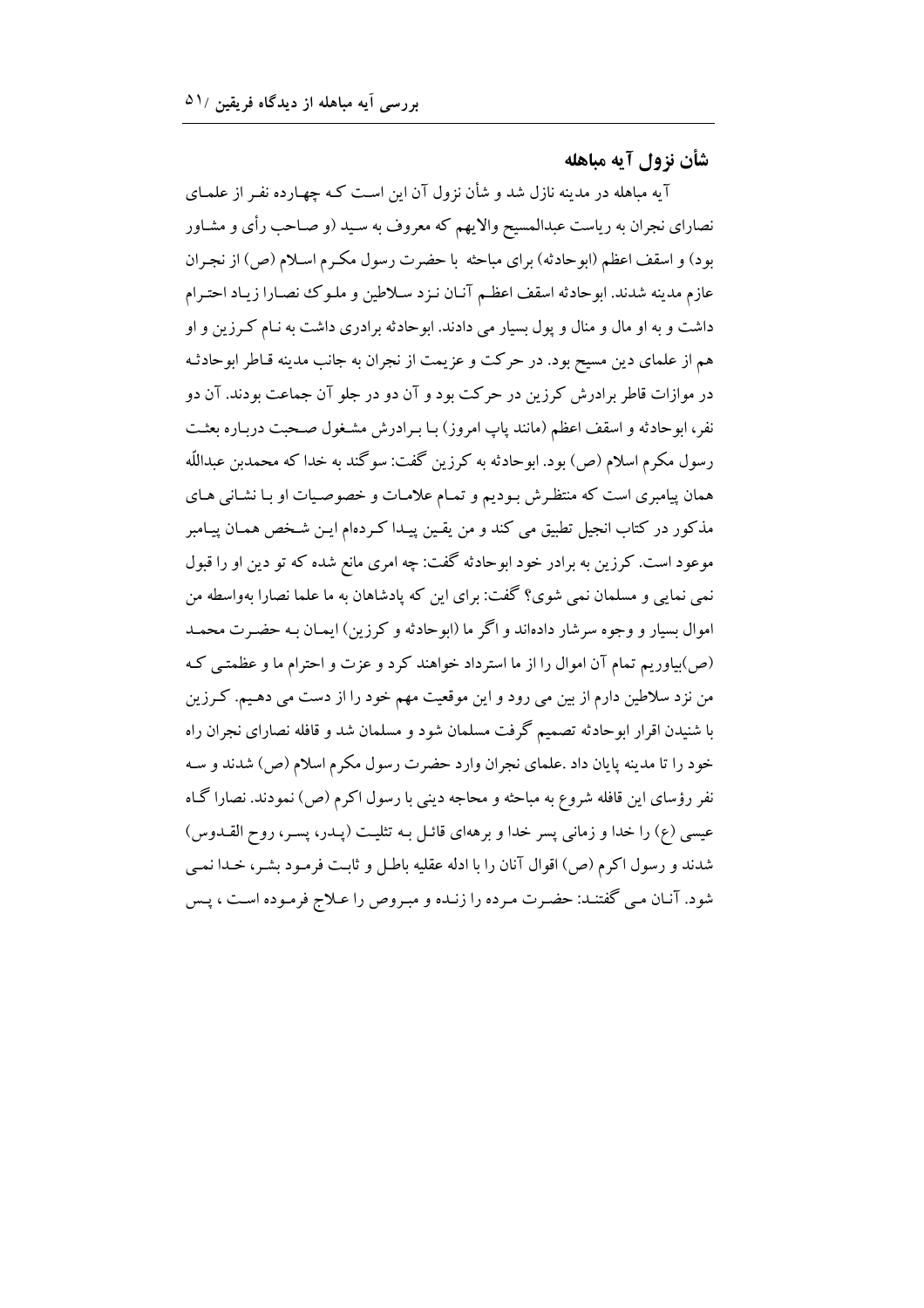خداست. حضرت فرمود: معجزه پیامبر دلیـل بـر الوهیـت او نخواهـد بـود و چگونـه عیسـی خداست، در حالي كه از مادر متولـد شـده، غـذا مـي خـورد و مـي خوابـد و بـه قـول شـما پهوديان او را دار زدند و عبادت خدا را مي كرد و اگـر خـدا بـود، چراخـدا را عبـادت مـي كرد و تمام آن كارها اعمال بشر است، نـه خـدا. خـدا عـالم بمـا كـان و بمـا يكـون اسـت . حضرت رسول خدا (ص) پرسید: آیا عیسی (ع) چنین بود؟ گفتند: نه .بعد راجـع بـه ولادت عيسى (ع) بحث شد. حضرت فرمود: «مثل عيسى عنداللّه مثـل آدم خَلَقَـه مـن تـراب؛ مثـل عیسی مانند آدم (ع)است. همان طور که خدا آدم را از خاک خخلق فرمود، عیسی (ع) را نیز از خاک خلق فرمود»، و چون علمای نصارا بویژه اسقف اعظـم و امیـر و مشـاور نـامبرده بـه لجاج و انکار خود اصرار می ورزیدند ،پیامبر (ص) آنهـا را بصـراحت آیـه مباهلـه (فخـر رازي،۱۴۲۵، ص ۴۰۰) مذكور فوق دعوت به مباهلـه فرمودنـد و فـردا پيـامبر اسـلام (ص)، خود آن وجود مبارک با حسنین که دستان آن ها را گرفتـه بـود و در جـانبین پیـامبر مکـرم اسلام بودند و حضرت فاطمه زهرا (سلام اللّه عليها) و حضرت علي (ع) عازم محل موعـود گردیدند و نصارا هم حاضر شدند. ابوحادثه اسقف اعظم، نصارا را از اقـدام بـه مباهلـه منـع کرد و گفت: چون پیامبر اسلام (ص) با فرزندان خود حاضر شده اند، مسلماً دعا و نفرین او مستجاب خواهد شد و اگر با صحابه حاضر شده بود، اولاً تردیـد در حقانیـت او مـی شـد و ثانياً احتمال داشت نفرين و دعاي پيامبر مستجاب نشود؛ ولـي در وضـعي كـه بـا فرزنــدان و اهل بیت خود حاضر شده است دعای آنها مستجاب خواهد بود و تمام نصارا دجار عـذاب الهي خواهند شد. اسقف اعظـم ابوحادثـه نصـارا را از مباهلـه منـع و خـودش از شـركت در مباهله خودداري نمود و چون نصارا به مباهله تمکين ننمودند پيامبر (ص)فرمـود: حـال بايـد همه مسلمان شويد، يا جهاد كنيد؛ چون قبول اسلام را قبول ننمودند و حاضـر بـه جهـاد هـم نشدند در نتیجه حاضر به جزیه دادن شدند (زمخشری،۱۹۷۷، ص ۴۳۲).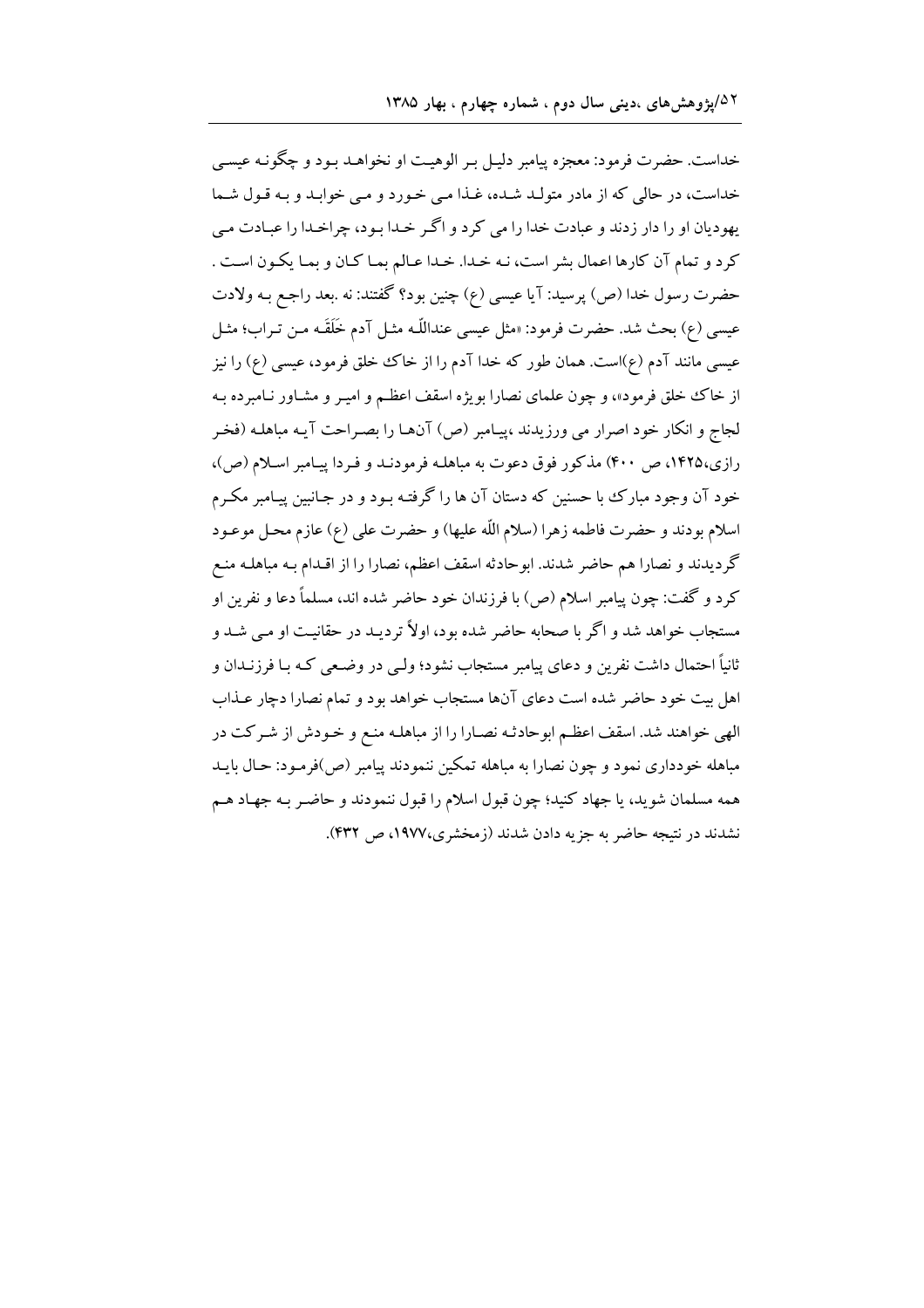نظر علما درباره آیه مباهله و فضیلت حضرت علی (ع) ۱. فخررازی در جلد ۲ تفسیر خود صفحات ۴۷۶ و ۴۸۶ اقرار و تصریح می کند که مـراد از (انفسنا) حضرت علي (ع) است و آن وجود مبارك وحسنين و فاطمـه (ع) بـا پيـامبر (ص) شرکت در مباهله نمودند و گوید در این معنا تردید نیست؛ منتها گوید: به دلالت آیه شریفه به عقیده شیعه حضرت علمی (ع) افضل از تمام انبیا و اولیا می باشد و حال آن که نمــی شــود گفت حضرت على (ع) افضل از وجود مبارك خاتم النبيين حضرت محمد (ص ) هـم مـي باشد ونيز گفته است: به اجماع حضـرت محمـد (ص) افضـل از حضـرت علـي (ع) و سـاير انبیاست و چون حضرت علی (ع) نبی نیست، پس پیامبر صلی اللّه علیـه آن کـه ایـن تهمتـی است واضح به شیعه هیچ فردی از شیعه حتی عوام از شیعه این عقیده را ندارند کـه حضـرت علی(ع) از رسول مکرم اسلام افضل باشد.

حال فخر رازی از کجا این را استنباط کرده و یا می خواهد با ایـن سـخن خدشـهای در دلالت آيه وارد كند؟!!

۲. فخررازی گوید:« محمودبن الحسن انخفعمی که ساکن ری و معلم و شیعه دوازده امامی بود، با این آیه ثابت کرده است که حضـرت علـی (ع) از تمـامی انبیـا جـز حضـرت محمـد (ص) افضل و برتر بوده است؛ زیرا آیه مباهله صریح است (بانفسنا) و مراد از «انفسنا» نفس محمد (ص) نيست؛ زيرا انسان نفس خود را دعوت به دعا نمي كند و اين امر محـال اسـت. پس بايد مراد از انفسنا غير از رسول اللّه (ص) باشد و به اجمـاع تمـام علمـا از شـيعه و سـني این غیر ،حضرت علمی (ع) بوده است و این آیه اقتضا دارد که علمی (ع) در جمیع کمالات رسالت، با حضرت محمد صلى اله عليه و آله و سلم مساوى مى باشد و اجماع تمـام علمـا و قول حضرت رسول (ص) افضل از سایر انبیاست کاملا صحیح است. ۳- شعبی از علما عامه از عایشه نقل نمـوده اسـت کـه حضـرت رسـول مکـرم اسـلام (ص) فرمود: «حضرت فاطمه (سلام اللَّه عليها) سيده نساء عالم است و مراد (انفسنا) حضرت علـي (ع) است عايشه اقرار كرده؛ كه آيه مباهله راجع به نجمه طيبه (ع) است.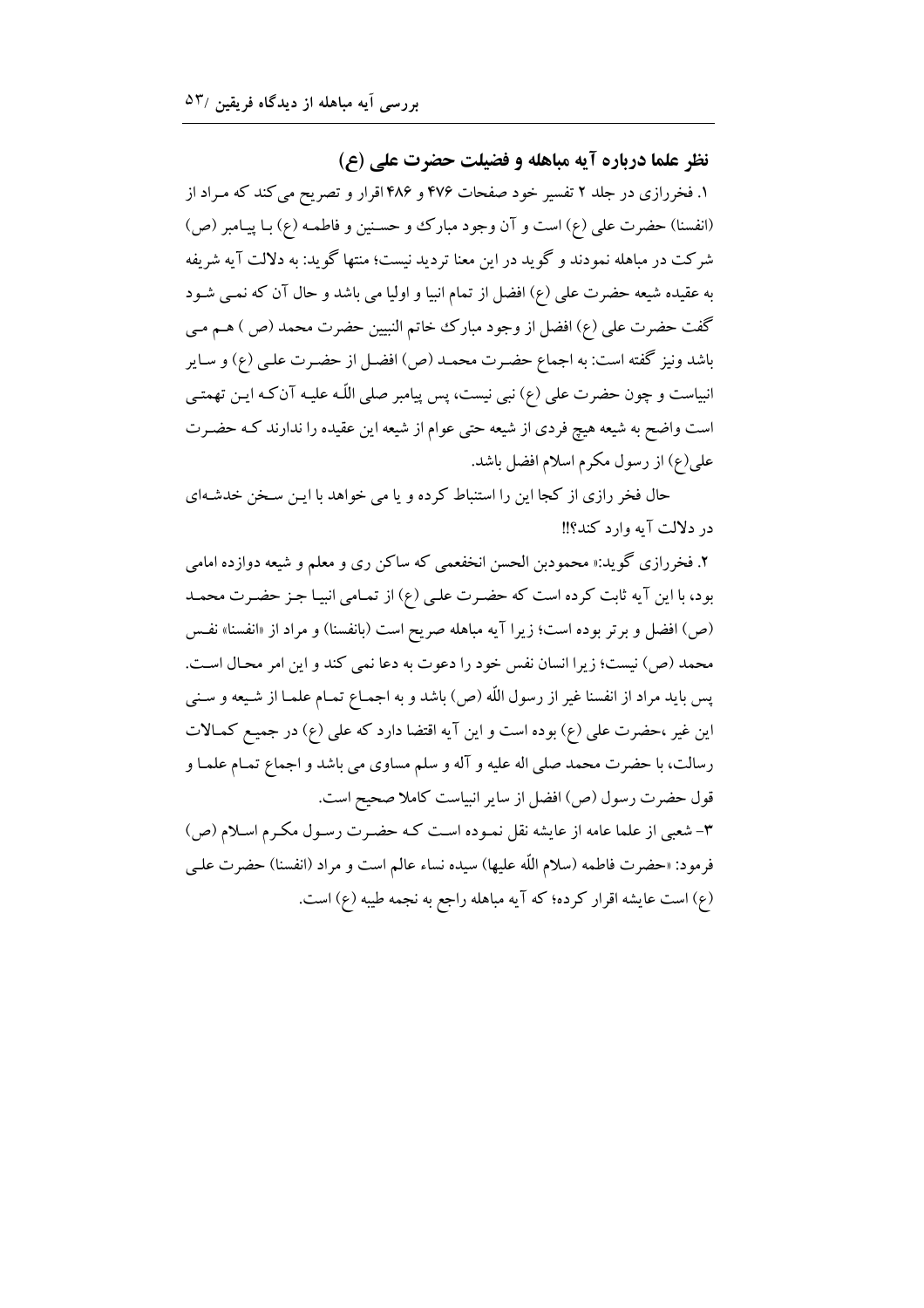۴- زمخشری از مفسران برجسته عامه است در تفسیر کشاف فرمود: « اولاً دعـوت حضـرت محمد (ص)علما نصارا را دعوت به مباهله براي اثبات حقانيت دعوت بوده است؛ ثانياً خـود پیامبر (ص) تنها به مباهله حضرت نشد، بلکه حسنین و حضرت فاطمه و حضـرت علـی (ع) را برای مباهله همراه خود برد برای آن که ثابت کند آنان عزیزترین خلق و اهل بیت پیـامبر و پاره تن پیامبر در پیشگاه خدا می باشند و به تنهایی نرفت، بـرای آن کـه وثـوق و اطمینـان خود را كامل نمايد و يقين دانست كه دعا و نفرين او، و اهل بيت او مستجاب است». ۵. در صحیح مسلم به دو سند از سعد وقاص روایت شد که سعد وقاص بـه معاویـه نوشـت كه چون آيه مباهله نازل شد پيامبر (ص) على و فاطمـه و حسـن و حسـين (ع) را نـزد خـود خواند فرمود »اللّهم هؤلاء اهل بيتي … الخ« و با آن ها براي مباهله تشريف برد. ۶. ابوالحسن مغاذ لمی فقیه شافعی در کتاب تفسیر خود نقل نموده است کـه آیـه مباهلـه در شأن اهل بیت پیامبر (ص) نازل شده و وی از شعبی روایت کرده که مراد از (ابنائنا) حسـنین و مراد از نسائنا حضرت فاطمه و مراد از (انفسنا) حضرت على (ع) مي باشد. ٧. ابوالمؤيد موفق بن احمد بن اخطب خوارزمي به دو سند در تفسير خود نقل كرده است كه آيه مباهله در شأن حسنين و علمي و فاطمه (ع) نازل شده است. ۸ بیضاوی در تفسیر بیضاوی در آیه مباهله تصریح کرده که این آیه در شأن حضرت علی و فاطمه و حسنین (ع) نازل شده است.

۹. ابونعیم صاحب حلیه الاولیاء با آوردن چهار روایت آیه مباهله را راجع به اهل بیت (ع) حضرت محمد (يعني على و فاطمه و حسنين) دانسته است.

نیشابوری در تفسیر خود گفته است: آیه مباهله در شأن اهـل بیـت نـازل شــده و وی سپس مي گويد: «لايزال يمكن للرافضه ان يستدلوا بافضليه على رضي اللّه عنه على الانبيــاء بل على اولوالعزم لان النبي (ص) افضل و اكمل من الانبياء قد سماه اللّه تعالى نفس النبــي و لامغي لهذه التسميه الا لمشابهه و المماثلة التامة فاذا يكون هو افضـل و اكمـل مـن الانبيــاء؛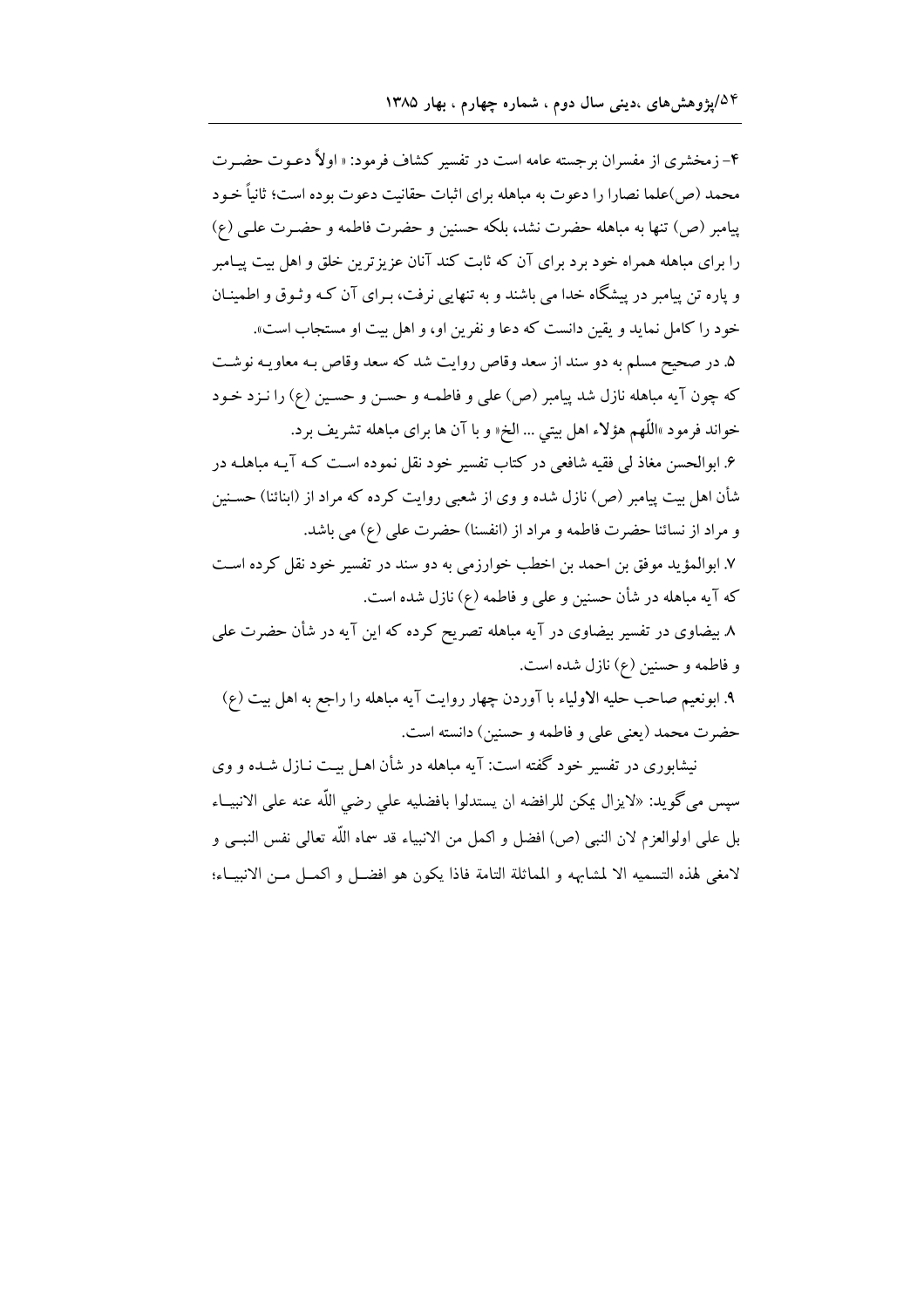همیشه رافضه که شیعه باشد به این آیه استدلال می نماید بر افضلیت و اکملیت علمی (ع) بـر تمام انبيا (حتى خاتم النبين)؛ زيرا خداوند در اين آيـه خداونـد حضـرت علـي (ع) را نفـس پیامبر (ص) دانسته و هیچ معنایی برای این تسمیه (نفس نبی) نیست؛چون اتحاد حقیقی کـه محال است، مگر مشابهت و مماثلت تامه بین پیامبر (ص) و حضـرت علـی در ایـن صـورت حضرت علي افضل از تمام انبيا مي شود.» قابل ذكر است كه شيعه هرگز علي (ع) را برتـر از رسول مکرم اسلام ندانسته است. با این توضیح مفسر معروف اهل سنت هـم اعتـراف کـرده كه على (ع) از لحاظ مشابهت و مماثلت به منزله نفس رسول اللّه مي باشد.

فخر رازی در تفسیر نیز استدلال کرده کـه آیـه شـریفه ظهـور در افضـلیت حضـرت علي (ع) بر تمام انبيا دارد، الَّا اين كه بايد توجيه نمود، چون حضرت محمد صلى اللَّـه عيلـه و آله و سلم خاتم الانبیاست، پس افضل از پیامبر اسلام نیست و افضلیت او شامل تمـام انبیـا به استثنای رسول مکرم اسلام است. خلاصه فخر رازی حضرت علـی (ع) را افضـل از تمـام انبيا جز پيامبر اسلام دانسته است و به طريق اولي آن حضرت افضل از تمام صـحابه اسـت و مسلماً معصوم بوده است .خلاصه این که در تمام تفاسیر عامه داستان مباهله و شـرکت اهـل بيت (ع) در آن واقع و افضليت على (ع) تصريح و اشاره شده است.

امیرالمـؤمنین (ع) بـه منزلـه نفـس رسـول اللّـه (ص) بـود و آن حضـرت در مـواطن بسیاری به این موضوع تصریح فرمود. البته این تصریح نه از نظر ظاهر و تعارفات اعتباریـه و ابلاغات عادیه بر مردم بود، بلکه براساس ادراک واقع، و وقـوف بـر مراتـب، و مقامـات و استعدادات غیر متناهیه آن حضرت بود، که این تصریحات کاشف و نماینده آن واقعیت مبی باشد و طبـق تصـريح آيـه قـرآن در قضـيه مباهلـه، نفـس رسـول خـدا (ص) و بـه منزلـه آن حضرت شمرده شد.

قندوزي كه يكي از علما بزرگ اهل سنت مي باشـد، مـي گويـد :« اخـرج صـاحب المناقب عن جعفر الصادق عن ابيه...؛صاحب مناقب از امـام جعفـر صـادق (ع) از يــدرش از جدش علی بن الحسین روایت کرده کـه حضـرت امـام حسـن مجتبـی (ع) در خطبـه خـود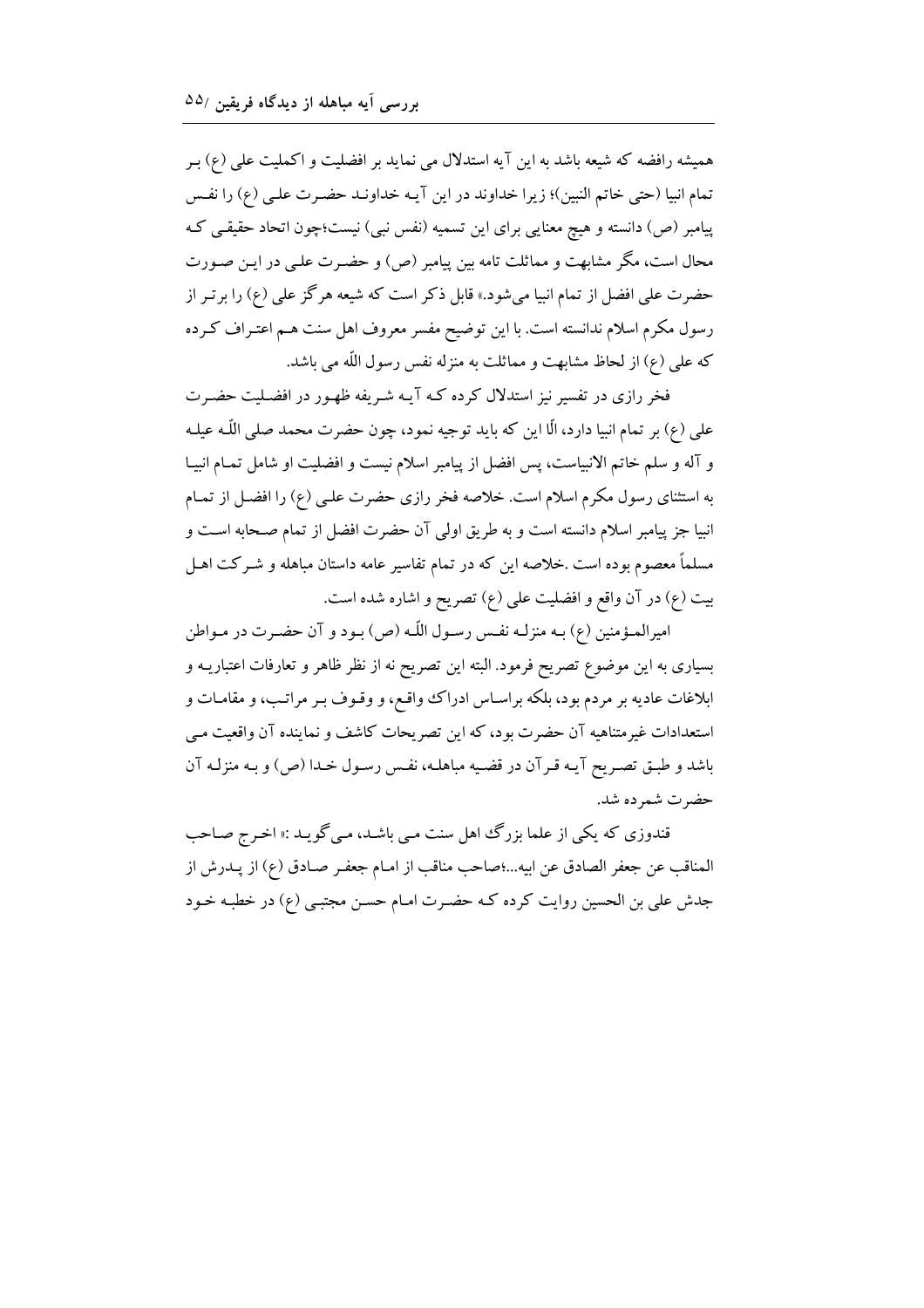فرمود: خدای تعالی، در هنگامی که کفار و منکرین از اهل نجران، دعوت جدم رسول اللّه (ص) را قبول نكردند به جدم چنـين خطـاب شـد:« بگـو بياييـد مـا بخـوانيم پسـرانمان را، و یسرانتان را، و زنانمان را و زنانتان را، و جان هایمان را و جـان هایتـان را و سـیس بـه درگـاه خدا ابتهال و تضرع نموده و لعنت كنيم دروغگويان را. در اين حال جـدم (ص) از جـان هـا که باید با خود ببرد پدرم را برد و از پسران من و بـرادرم حسـین را و از زنـان مـادرم فاطمـه سلام اللّه عليهم را. يس مـا اهـل رسـول اللّه (ص) هسـتيم، و از گوشـت و خـون و جـان او هستیم و ما از او هستیم و او از ما»(علامه تهرانی ، ۱۳۶۰، ص۲۰۶).

بحثی که بین حضرت موسی بن جعفر (ع) و هارون الرشید واقع شد هـارون الرشـید به حضرت گفت: چگونه شما خود را از ذریه پیامبر اسلام (ص) می دانید، با ایـن کـه بـرای پیامبراسلام (ص) عقبی (پسری) نبود؛ زیرا عقب تنها در پسر است نه دختـر و شـما فرزنـدان دخترید؟! حضرت فرمود به او گفتم تو را به حق خویشاوندی و قبر صاحب آن سوگند مـی دهم که مرا از پاسخ معاف دار. هارون گفت: ابداً شما فرزندان علی (ع) مـدعی هسـتید کـه علم قرآن پیش شماست، و هیچ (الف) و (واوی) از آن نیست، مگر آن کـه علـم بتأویـل را برای خود ادعا می کنید و خود را از رأی دیگران و قیاسات آن ها بی نیاز می دانید .

حضرت فرمود:« اکنون که چنین است اجازه پاسخ می دهی؟ گفت: بفرما. حضـرت فرمود: اعوذباللَّه من الشيطان الرجيم . بسم اللَّه الرحمن الرحيم . و من ذريته داود و سليمان و ايوب و يوسف و موسى و هارون و كـذلك نجـزي المحسـنين؛ اي هـارون! يـدر حضـرت عیسی (ع) کیست؟ گفت: او را پدری نبود. حضرت فرمود: بـا ایـن کـه او را پـدری نیسـت ،خداوند از ناحیه حضرت مریم سلام اللّه علیها او را بـه ذریـه انبیـا ملحـق کـرده اسـت، هـم چنان خداوند مـا را هـم از ناحيـه مادرمـان حضـرت زهـرا سـلام اللّـه عليهـا بـه رسـول اللّـه (ص)ملحق کرده است. ای هارون! بیش تر از این بگو یم؟ گفت: بگو. حضـرت آیـه مباهلـه را قرائت کرد و حضرت فرمود: هیچ کس ادعا نکرده کـه پیـامبر (ص) در مباهلـه بـا نصـارا غیر از (علی بن ابی طالب و فاطمه و حسن و حسین) (علیهم السلام) کـس دیگـری را زیـر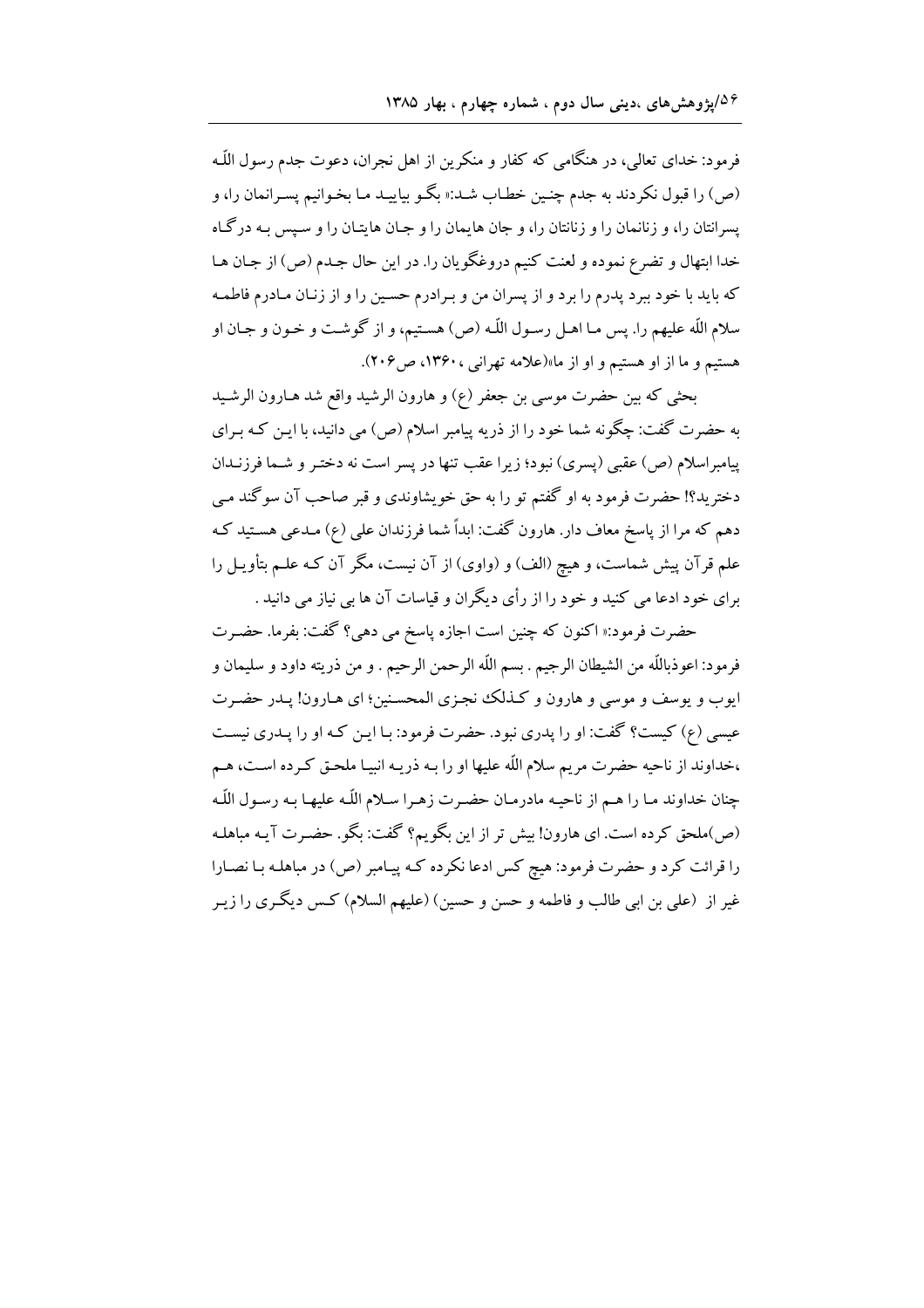كسا وارد نموده باشد يس تاويل (ابنائنا) حسـن و حسـين و تاويـل (نســائنا) فاطمـه و تاويـل (انفسنا) على بن ابي طالب (ع) است.

در سوالات مأمون از حضرت رضا (ع) نقل شده که مأمون به حضرت گفت:« دلیـل بر خلافت جدت على ابن ابي طالب عليهما السلام چيست؟ حضـرت فرمـود: آيـه (انفسـنا) مأمون گفت: اگر (نسائنا) نباشد حضرت فرمود: اگر (ابنائنا) نبـود. حضـرت فرمـود: در آیـه (انفسنا) منظورش آن است که در این آیه خداوند حکیم نفس علی (ع) را مانند و بـه منزلـه نفس پیامبر (ص) قرار داده است و این که مأمون گفت اگر (نسـائنا) نباشـد، منظـورش ایـن بود که کلمه (نسائنا) در آیه دلیل است که مراد از (انفسنا) مردها می باشد و در این صورت فضیلتی برای علبی (ع) نیست حضرت (ع) ایـراد او را بـا وجـود کلمـه (ابنائنـا) رد کـرد و فهماند که اگر منظور از (انفسنا) مردها مبی بـود دیگـر ذکـر ابنائنـا زایـد اسـت؛ زیـرا روی حساب ابنائنا داخل وتحت انفسنا مي شد».

آن چه در این جریان مطرح است که خدای سبحان فرمود: علمی که به تو رسید، بـه دیگران نرسید، این علم، شهودی است نه علم برهانی. آن گاه پیشنهاد نیایش داد.فرمود: این ها را به مباهله دعوت كن. معلوم مي شود كه اين دعـا حتمـا مسـتجاب اسـت. رسـول خـدا (ص) كسى را كه به منزله جان وى حضـرت علـى (ع) و از فرزنـدان خـود حسـن و حسـين يعني نوهها و از نسا فاطمه زهرا (سلام اللّه عليها) را حاضر فرمود. نسـاء اگـر در برابـر رجـال قرار گیرد، به معنای همسران است و اگر در برابر ابناء واقع شود، به معنـای دختـران خواهــد بود، مانند پذبحون ابنائکم و يستحيون نسائکم، (بقره، ۴۹) يعني پسران شما را مـي کشـتند و دختران شما را زنده نگه می داشتند نه همسر را.

گرچه الفاظی که در آیه مباهله استعمال شده است ظاهراً جمع یا اسم جمع اسـت نـه مفرد، و در هنگام تطبیق، برخی از آن ها بر یک نفـر و بعضـی از آن@ا بـر دو نفـر بـه کـار رفت؛ از باب استعمال جمع در مفرد نیست؛ زیرا جریان مفهـوم از مصـداق جـدا اسـت. در جهان خارج، پیامبر مکرم اسلام (ص) پسرانی غیر از حسن و حسین و دختری غیر از فاطمـه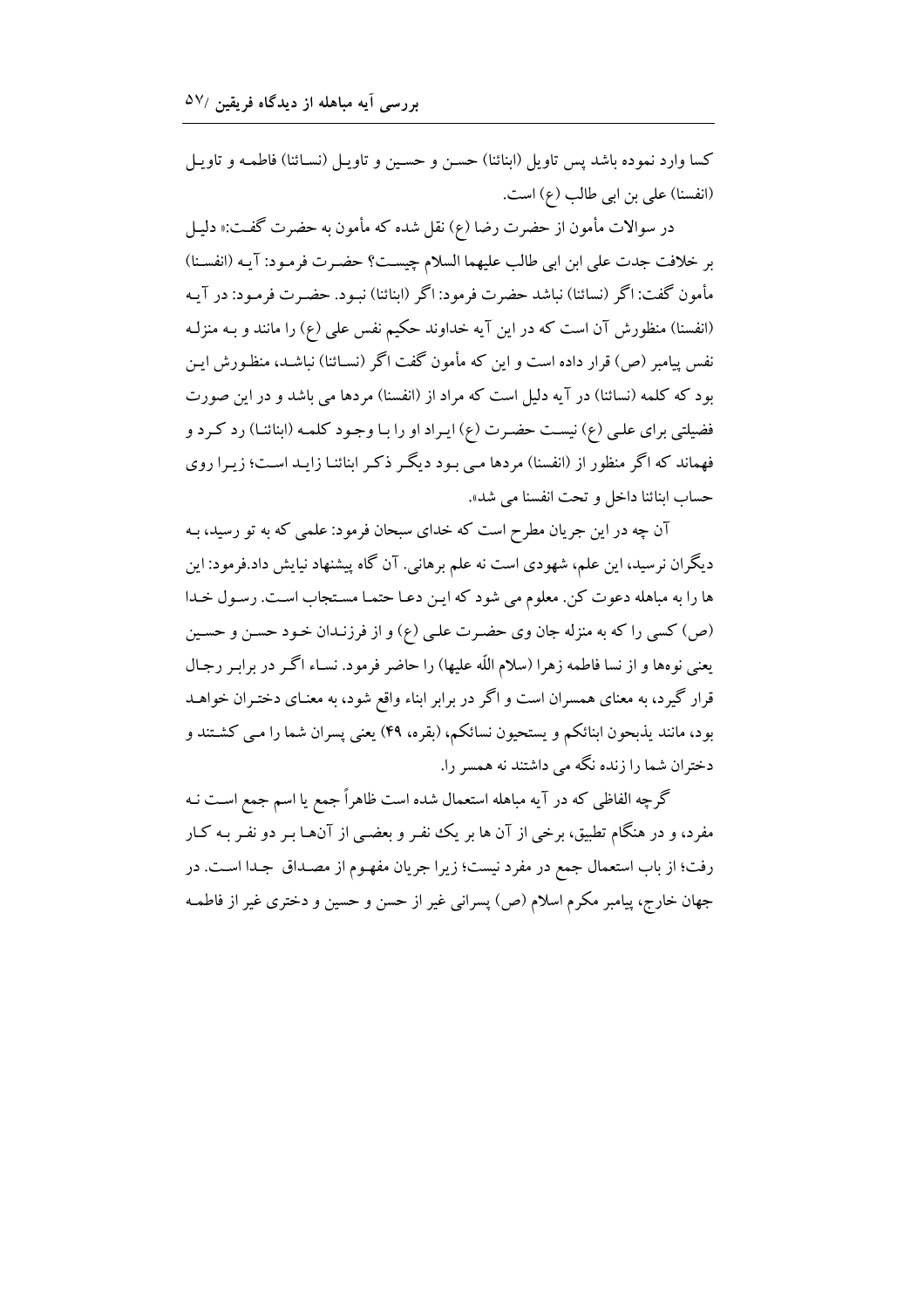سلام اللّه علیهم که شایسته مباهله باشند، نداشت و گرنه آن ها را هم می آورد، زیـرا غیـر از آنها کسی علم شهودی به معنای وطلـوب نداشـت و صـاحب دعـوا و دعـوت هـم نبـود و دعایش مستجاب نمی شد و هم سان پیامبر مکرم اسلام نمی بود ( درخصوص مسأله مباهلـه نه نبوت و رسالت) و خدا به ابتهالش اثر نمي گذاشت.

غرض آن که گاهی لفظ جمع ذکر می شود و در خارج بیش از یک مصـداق نـدارد ،نظيـر «انما وليكم اللَّه والذين امنوا الذين يقيمون الصلوة ويوتون الزكوة و هــم راكعــون؛ ولــي شـما خداسـت و پيـامبر و آنــان كــه نمــاز مــي گذارنــد و در حــال ركــوع زكــات مــي دهند(مائده،۵۵)، که مصداق قسم سوم با جماع فریقین فقط امیرالمـومنین (ع) اسـت نـه آن که جمع در فرد استعمال شده باشد، بلکه لفظ جمع در مفهوم عام خود استعمال شـد، لـیکن در خارج بیش از یک فرد محقق نشد.

ذوات مقدسه که در مباهله پیامبر مکرم اسلام (ص) را همراهـی مـی نمودنـد، یعنـی حسنین و فاطمـه زهـرا و امیرالمـومنین (ع) اصـحاب کسـا، شایسـته عضـویت و شـرکت در مباهله، اهل بیت پیامبر و به تعبیر مرحوم علامـه طباطبـایی صـاحب ادعاینـد بـرای ایـن کـه خداوند در ذيل آيه مزبور فرمود:« (فنجعل لعنة اللّه على الكــاذبين»(آل عمـران، 61) معلـوم می شود همراهان رسول مکرم اسلام تماشاگر صحنه مباهله نبودند بلکه گزارشگر حقـایق دینی بودند، زیرا گزارشگر یا صادق است یا کاذب و اگر آنان گزارشگر و مخبر نبودنـد و از غیب سخن نمی گفتند و خبرگزار وحی و رسالت نبودند نه صـادق و نـه کـاذب (علامـه طباطبايي،١٣۶٧، ص ٢٢٤).

يس معلوم مي شـود اهـل بيـت (ع) گزارشـگر غيـب هسـتند، البتـه رسـالت و نبـوت مخصوص رسول اکرم مانند خود آن حضـرت ولایـت دارنـد گزارشـگر غیـب هسـتند، بـه رسالت خدا ايمان مي آورند از آن جا هم خبر دارند و خبر مي دهند و مدعي اند و دعايشان هم مستجاب است.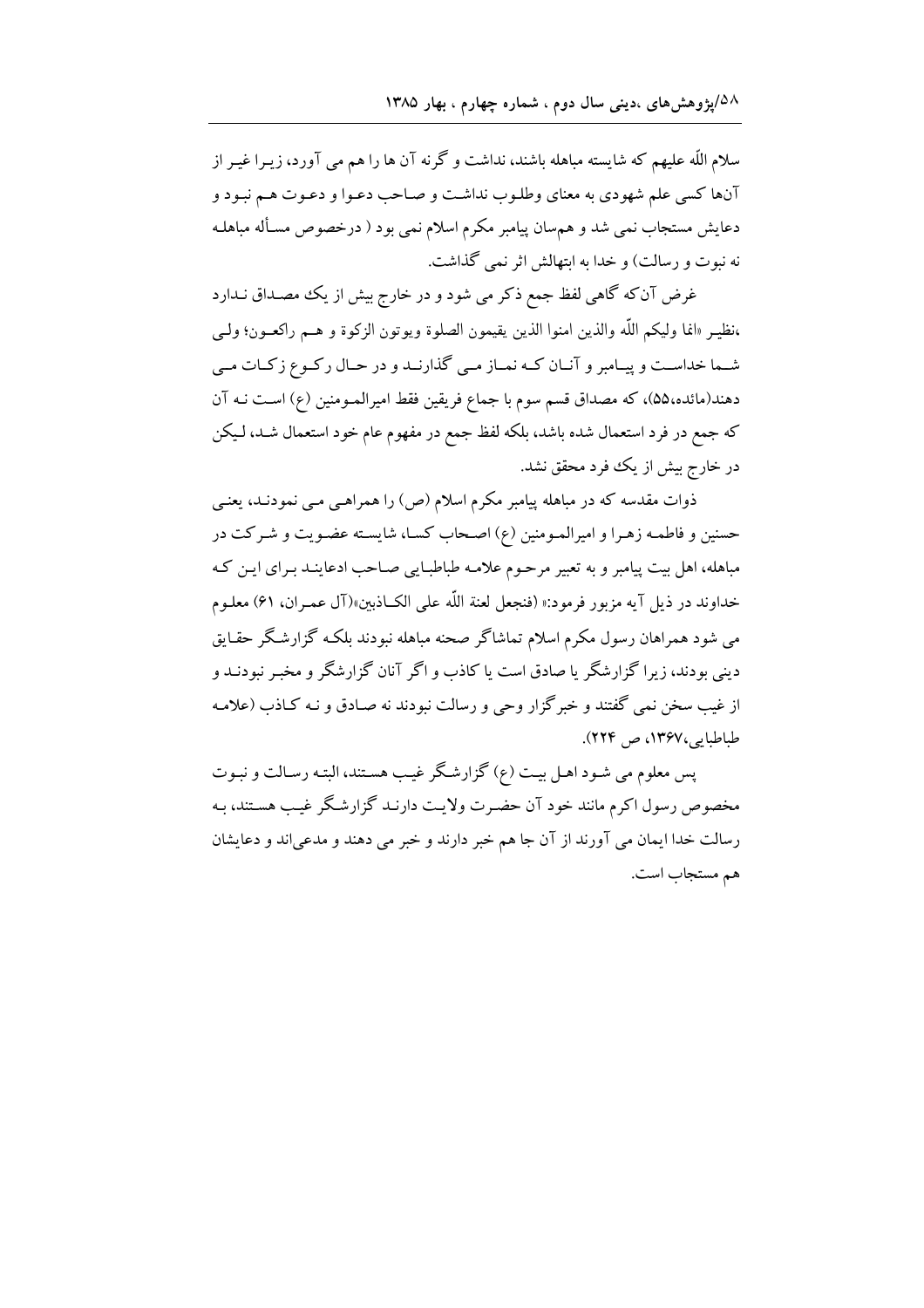پيامبر مكرم اسلام صلى اللَّه عيله و آله وسلم در حال خطر، چه در جهاد اصغر و چـه در جهاد اکبر خود را پیشاپیش حاضر می کرد. امیرالمـومنین (ع) مـی فرمایـد:« در جریـان خطر پیامبر اهل بیت خود را پیشاپیش می آورد چه این که عمویش حمزه را در جنگ احد و بستگان دیگرش را در جنگ های به جبهه اعزام فرمود و آنان شهید شدند».

حضرت مي فرمايد:« ما اهل بيتي هستيم كه قبل از ديگران قربـاني مـي دهـيم تـا در ايثار و نثار اسوه ديگران باشيم؛ «اذا احمر البأس و احجم الناس قدّم اهل بيته» غرض اين كـه رسول گرامی هم در جنگ بیرونی با شمشیر و هم در صحنه مباهله اهل بیت خـود را آورد با این که هر کسی اهل بیت خود را دوست دارد گاهی خود را فدای آن ها می کند و چـون دین خدا عزیزتر از جان است وقتی خطر متوجه دین شد رسـول گرامـی خـود و اهـل بیـت خويش را فداي دين مي كند، چون ارزش انسان به حمايت از دين خداست.

جریان مباهله را علمای شیعه و دانشمندان سنی نقل کردنـد و بـه تعبیـر ابـن طـاووس (رضوان اللّه عليه) با بيش از پنجاه و يك طريق نقل شده است كه نشان مـي دهـد كـه اهـل ست رسول گرامی (ص) مدعی صادق و مستجاب الدعوه اند، البته اسـاس مباهلـه و محـور اصیل دعوی دعـوت بـوده اسـت چـه ایـن کـه سـیره علمـی آن تـامین مـی کنـد (جـوادی آملی،۱۳۷۸، ص ۱۸۹).

## نتىجە گېرى

از مجموع آیات و روایات استفاده می شود که حضرت رسول اللّه (ص) هم از نظـر باطن، و معارف الهي و اطلاع بر اسرار غيبيه و نيز از نقطه نظر ظاهر، در تمام شؤون على ابن ابیطالب علیهماالسلام را در بیت خود و حرم خود که حرم خداست، جای داده و همیشـه در سرّ و شهادت پنهان و آشکار با آن حضرت بوده، دو نفس بودند که از یک اصل منشـعب شدهاند، بالاخص در آن فقره از روايت كه فرمود:« لايودّي عني الَّا انـــا او علـــي» منظـور آن است که این بار رسالت و هدایت مردم را به سوی خـدا از نقطـه نظـر ظـاهر و بـاطن، یعنـی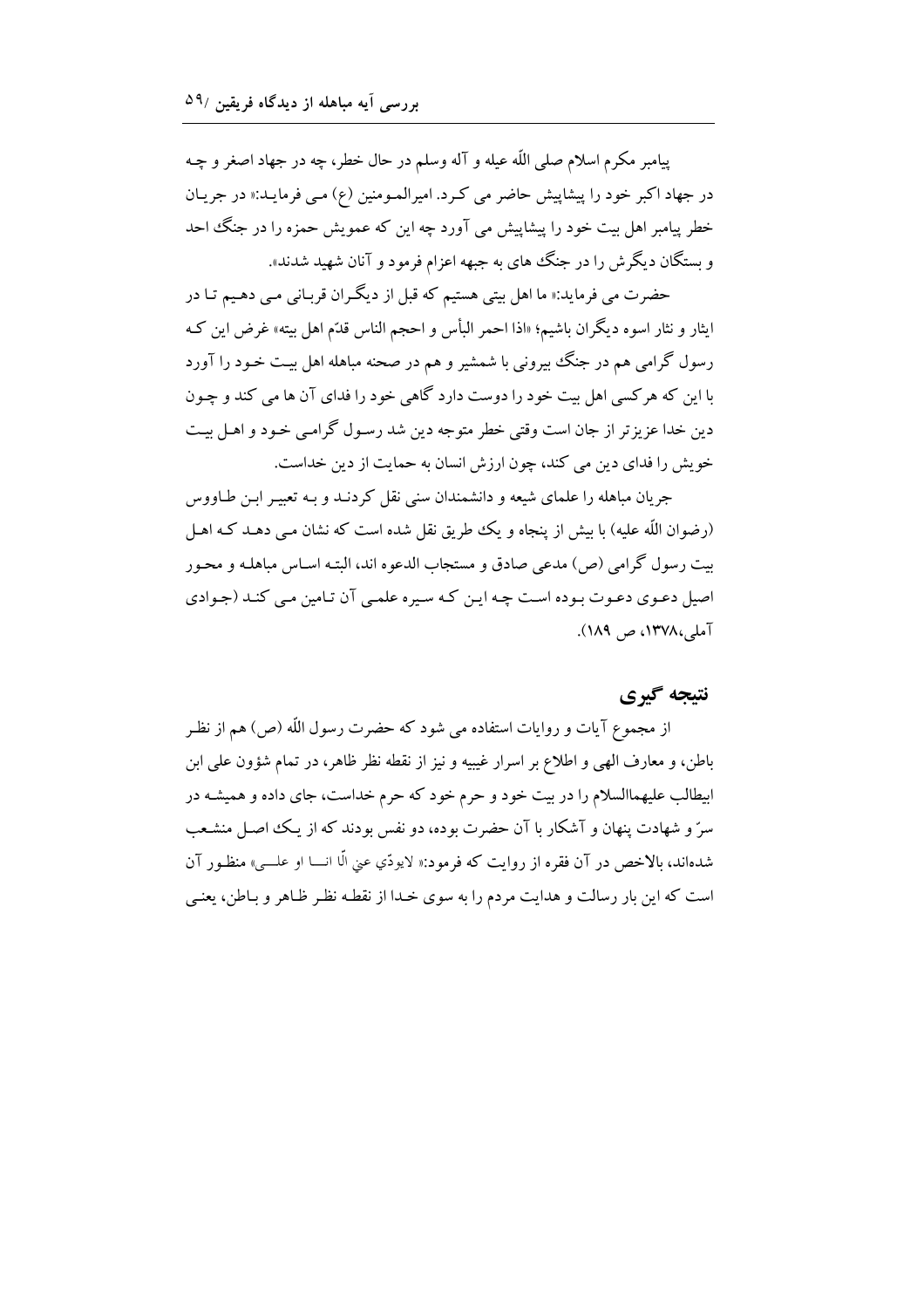سیطره بر نفوس و ملکوت آنها، کسی نمیتواند حمل کند، مگر خود من یا علـی. بنـابراین آن حضرت در تمام مقامـات و درجـات رسـول خـدا شـريك بـوده اسـت كـه يكـي از آن مقامات مقام ولایت نفس آن صفات و اسماست نه غیر از آن، و بنابراین ظهور آن صفات و اسما به ولايت ناميده مي شود و بس.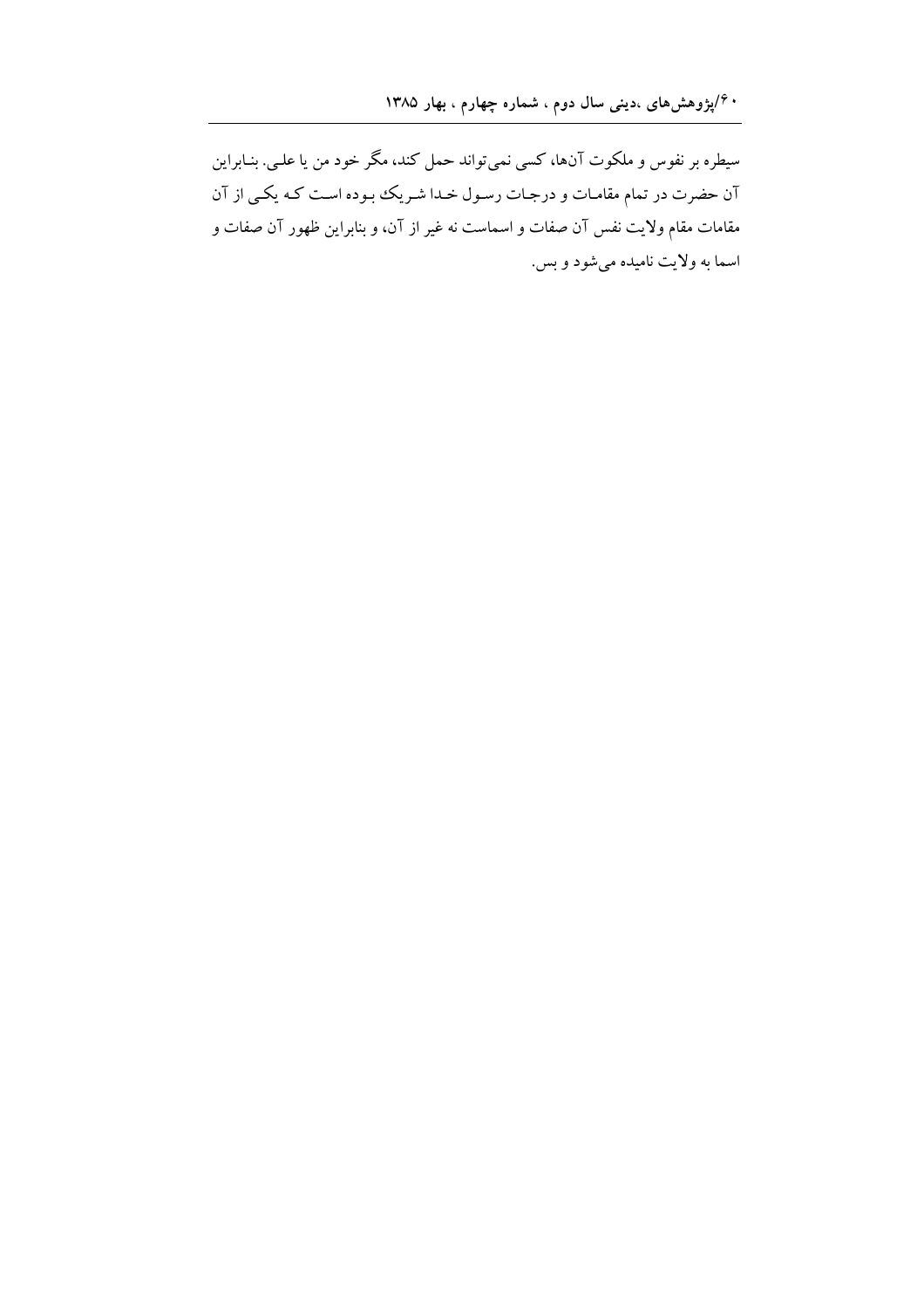منابع

- ١. قرآن كريم.
- ۲. ابي الحسن علي بن احمد الواحد النيشابوري ، *اسباب النـزول*، دارلفكـر ، بيـروت، ۱۴۲۶ق، ۲۰۰۵م.
	- تفسير فخر ر*ازي ،ج٨* بيروت ،دارالكتب العلميه ، ١۴٢٥ ق.  $\mathcal{N}$
	- جوادی آملی ، عبدالله ،تفسیر *موضوعی قران مجید* ، ج۹،قم، نشر اسراء،۱۳۷۸ ش.  $\cdot$
- ۵. الحافظ محمد بن سليمان الكوفي القاضي ، *مناقب الامام امير المـومنين علـي(ع)*، مجمـع احباءالثقافه الاسلاميه، ١۴١٢ق-١٣٧٠ش.
- ۶. حسين ابن احمد الخزاعي النيشابوري ، *روض الجنان*،ج۴،مشـهد، موسسـه آسـتان قــدس رضوی(ع)، ۱۳۸۱ش.
- ۷. حسینی بهارانچی، سید محمد،*آیات الفضائل* ، قم ،بوستان کتاب، مرکز انتشـارات دفتر تبليغات اسلامي، ١٣٨٠ش.
	- ۸ ـ حسینی تهرانی ، علامه سید محمد حسین ،*امام شناسی* ، ج۱،تهران ،انتشارات حکمت، ۱۳۶۰ ش.
- ۹. *دانشنامه علی (ع)* به اهتمام پژوهشگاه فرهنگ و اندیشه اسلامی، مؤسسه فرهنگی دانش و اندیشه معاصر، ۱۳۸۰ش.
- ۱۰. الزمخشرى الخوارزمى ، ابى القاسم جار الله محمود بن عمر *،الكشاف عن حقائق التنزيـل* و *عيون الاقاويل في وجوه التاويل* ، ج ١، بيروت ، دارالفكرالاسلاميه ، ١٢٩٧ هـ-١٩٧٧م.
- ۱۱. سید جعفر، شهیدی، *نهج البلاغه*،چاپ هشتم، شرکت انتشارات علمی و فرهنگ<sub>م</sub>، ۱۳۷۳ش.
	- ۱۲. شفائ<sub>ی</sub>، محسن، *شؤون ولایت* ، چاپخانه خرمی، ۱۳۷۵ش.
	- ۱۳. صحیح مسلم، *بشرح النووی*، دارالاحیاء التراث العربی، بیروت،۱۹۹۸م.
- ۱۴. طباطبائی ، علامه سید محمد حسین ، ت*فسیر المیـزان* ، ترجمـه اسـتاد عبـدالکریم نیـری بروجردی ، ج ۳، تهران، نشر بنیاد علمی و فکری علامه طباطبائی، ۱۳۶۷ ش.